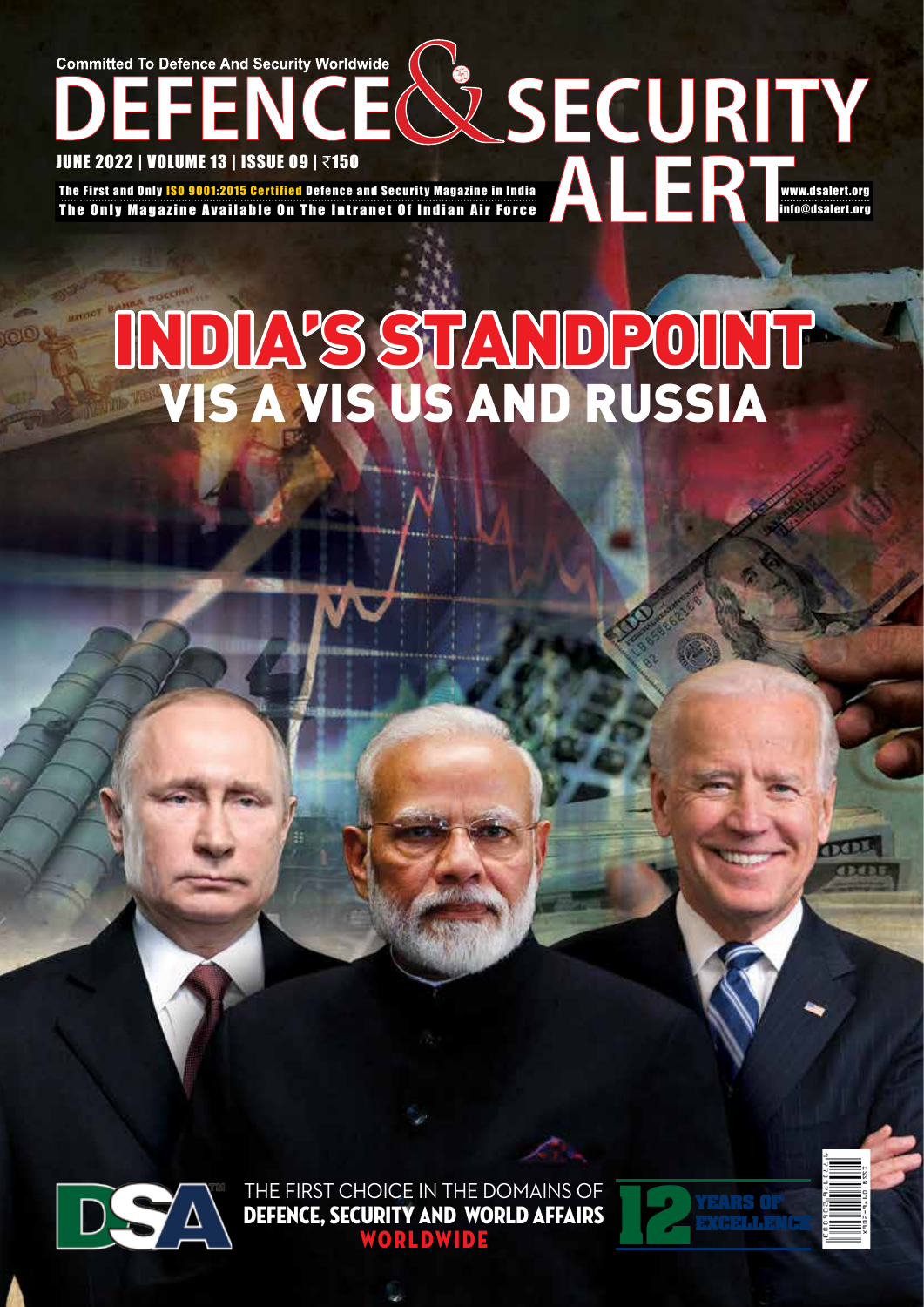

We endeavour to sound ALERTS and create AWARENESS about the myriad dimensions and manifestations of DEFENCE and SECURITY in India and around the world.

## The power of a King lies in his mighty arms...

Security of the citizens at peace time is very important because State is the only saviour of the men and women who get affected only because of the negligence of the State.

- Chanakya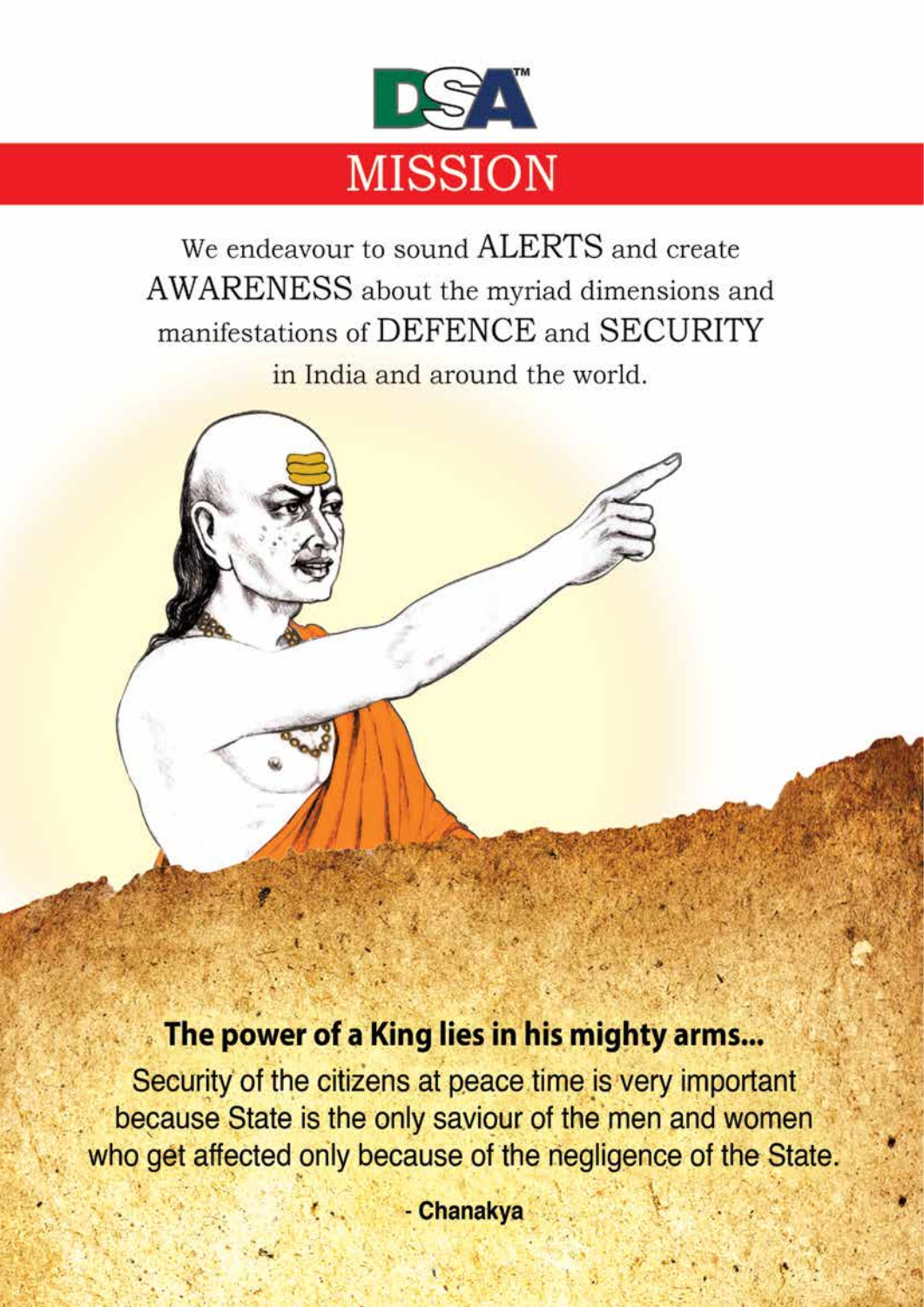





**EXCELLENCE YEARS OF**

he ongoing Russia<br>
invasion of Ukrain<br>
has pitted camps<br>
competing against<br>
one another. And<br>
camps are a clear<br>
geographical breakdown of the he ongoing Russian invasion of Ukraine has pitted camps competing against one another. And the camps are a clear

world into East and West, both occupying opposing positions in this conflict. The countries and regions are expected to take sides, and events are being made out to be apocalyptic to the core. There are even scaremongers who predict the arrival of World War III from what is essentially a regional conflict. As in all conflicts, truth takes a severe beating in this one as well, and none of the media comes out in any good light.

In all this, a lot of focus in India has been on its relationship with Russia and the United States of America, since both are in such a confrontational position over this conflict. India's unwillingness to directly condemn the invasion, or be seen firmly in the western camp, is being interpreted as a let-down to the democratic consensus. Or, whatever exists of a consensus. It is little wonder

that India has walked a tight-rope in all proceedings of the United Nations, a seemingly neutral position in a fiercely conflicted world. Which, of course, doesn't do any good to its international image.

India is currently facing its severest foreign and security policy challenge as China has crossed long-held red lines on the Indo-Tibetan border. Areas long considered to be in India's control are no longer within patrolling limits. Given this situation, India was expected to play a more proactive role given the Ukraine conflict. Similarities were sought to be made but in fact, there were none. Russia-Ukraine is a local, almost sibling, skirmish. While India-China remains an unresolved border conflict. India was, therefore, supposed to cosy up to the West because of its stress on the border with China.

That hasn't happened to the extent many had hoped, whether Indian or western supporters. Because of the nature of Indian decisionmaking, its diplomatic history, and the current global environment,

India has walked a tightrope between the two competing camps. A not an unfamiliar experience for New Delhi, but something that could've been avoided so many years after the end of the Cold War. India once again finds itself having to decide on sides in a situation where morality and policy don't always match. Not that morality and policy have always worked in tandem, in the past or future.

It is a fact that India cannot afford to give up its core interests with either Russia or the US, both of whom remain vital political and economic partners. Common positions are not always possible even with the best of allies or partners, and this is no different a position. Granted India hasn't covered itself in glory by abstentions or its waffling on the conflict, coming in for criticism. But when it hasn't been clear about its own land border matter, there is little to expect in terms of firm policy enunciation. It needs to be clear with itself first before it could do that with the rest of the world.

**Manvendra Singh**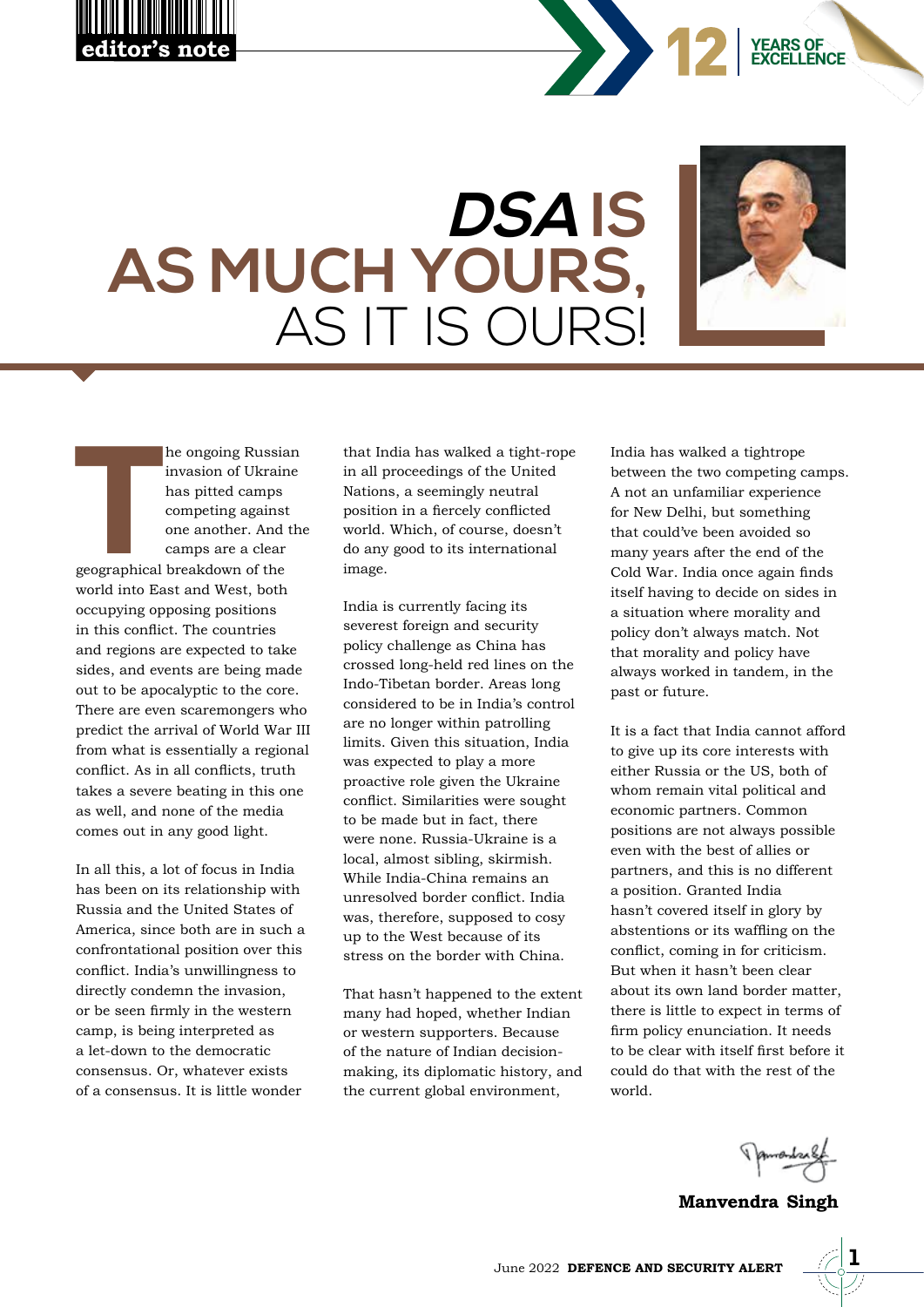



**Volume 13 | Issue 09 | June 2022**

**Founder** Shyam Sunder **Publisher and CEO** Pawan Agrawal **President** Urvashi J Agrawal **Director** Prabhat Agrawal **Director** Piyush Agrawal **Director** Shishir Bhushan

**Editor-in-Chief** Manvendra Singh

**Officer on Special Duty (OSD)** Natasha

**Copy Editor** Vandana Bhatia Palli

**Art & Creative** Dolly Jain

**Correspondent (North East)** Monalisa Gogoi

**Correspondent (J&K)** Salil Sharma

**Correspondent (Europe)** Dominika Cosic

**Production** Dilshad and Dabeer

**IT Operations** Amber Sharma

**Administration** Sourabh Chauhan

**Photographer**  Subhash

**Legal Advisors** Deepak Gupta / Nitin Jain

#### **E-mail: (first name)@dsalert.org**

info: info@dsalert.org articles: articles@dsalert.org subscription: subscription@dsalert.org online edition: online@dsalert.org advertisement: advt@dsalert.org

#### **Editorial and Corporate Office**

Prabhat Prakashan Tower 4/19, Asaf Ali Road New Delhi-110002 (India) +91-011-23243999, 23287999, 9958382999 info@dsalert.org | www.dsalert.org

#### **Disclaimer**

All rights reserved. Reproduction and translation in any language in whole or in part by any means without permission from Defence and Security Alert is prohibited. Opinions expressed are those of the individual writers and do not necessarily reflect those of the publisher and/or editors. All disputes are subject to jurisdiction of Delhi Courts.

**Defence and Security Alert is printed, published and owned by Pawan Agrawal and printed at Bosco Society For Printing, Don Bosco Technical Institute, Okhla Road, New Delhi-110025 and published at 4/19, Asaf Ali Road, New Delhi (India). Editor: Manvendra Singh**

## vis a vis US and Russia India's Standpoint



ight from its independence, India has been maintaining cordial relations with all<br>its neighbours as well as the so-called super-powers like Russia and the United<br>States of America (US). In international affairs and geopoli its neighbours as well as the so-called super-powers like Russia and the United States of America (US). In international affairs and geopolitics, the most important factor is how smartly and intelligently one state keeps a balance with all the other states considering its overall growth and progress. There have been many like-minded platforms being created by many states considering this factor and it is very difficult to comment on the outcomes of these platforms such as:

- United Nations. ...
- North Atlantic Treaty Organization (NATO) ...
- European Union (EU) ...
- World Trade Organization (WTO) ...
- Group of Twenty (G20) ...
- International Criminal Court (ICC)

India has been a member of some of these platforms for quite a long and has been active so as to be well aware of the various international happenings and to be a part of the same and raise its issues and fundamental rights in its interest. India is one of the biggest democratic countries having different kinds of challenges right from the day one of independence, with the minimum resources it had, even then it has progressed in all directions be it Industry, Science, Agriculture, Health, Education, Space, Defence or Security and many more. And for the progress in these spheres, India collaborated with the so-called developed nations like the US and Russia. Thus, the relations with these two developed countries are almost seven decades old.

In all these years, a lot of ups and downs have come due to various factors which were quite challenging for India to keep a balance with the two. In fact, due to certain political and geopolitical reasons, it was not that easy for India to manage a smooth relationship with both. But somehow India managed it very well in spite of many compulsions by the US at some time and currently, also we are able to manage our friendship with Russia as well as the US. Though the war between Russia and Ukraine has affected our relations with the US due to some of the restrictions implied on us by the US but our current leadership has still managed to balance the relations in such challenging situations also.

India has always been a peace-loving country and our current leadership is trying its best to normalise the situation by talking to and visiting various European countries and also discussing with the US as well. India's stand is absolutely very clear that it will balance the relations with Russia as well as the US as it is longtime friends and for no reason, it's going to be apart from either one.

I am sure that our bonding with both will be well balanced by the current leadership in the interest of India and its people.

Team DSA hopes that this edition will give a better idea of India's standpoint with Russia and the United States of America in the coming months and years.

Jai Hind!

**Pawan Agrawal** Chief Executive Officer